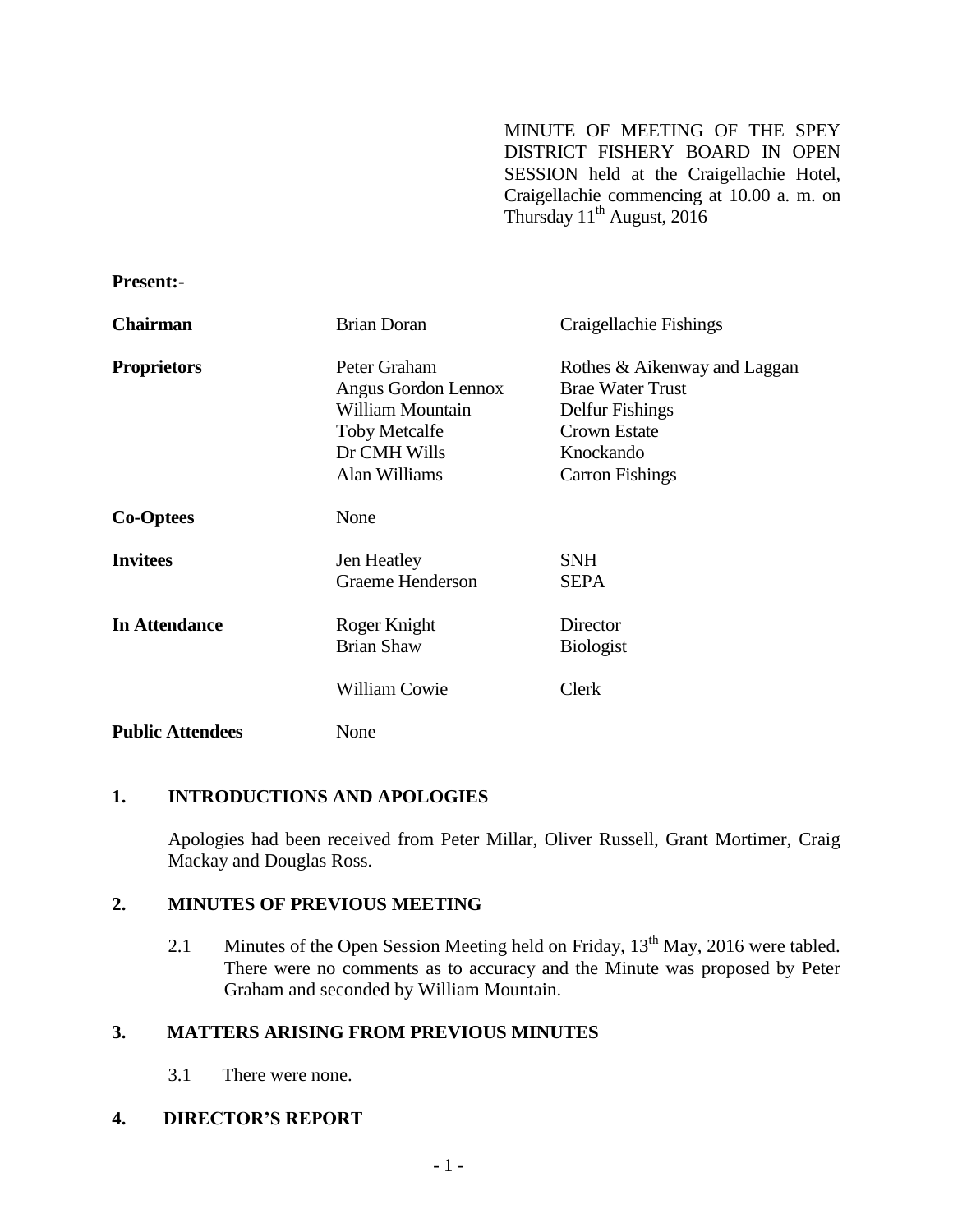The Director's Report was as attached to the Minute but the following particular points arose using the numbering in the Directors Report:-

1.1 Catches

It was noted that the salmon catch from February to June had been significantly up from the previous year and a Press Release was to be issued. The overall release rate was 94% for salmon and grilse. As far as sea trout was concerned, the catch was down from the previous year but this may have been the result of reduced angler effort.

It was noted that the Parliamentary Motion promoted by Douglas Ross would result in greater recognition of the Board and, whilst it could not be confirmed, it was believed that there was cross party support for the Motion which would celebrate the efforts made by the Board in the conservation and protection of Atlantic Salmon and Sea Trout stocks.

2 Enforcement

In answer to enquiry, the Director confirmed his view that if our coastal patrols ceased, there would be many more nets.

3 Wild Fisheries Reform

The Scottish Government was continuing its analysis of responses to the last public consultation and the reform process generally had been in limbo for the last six months.

The Board noted that Roseanna Cunningham was now the Minister in charge and there were three particular considerations on which progress was required in order to move the legislation forward, which were:-

- Geographical areas
- Finance
- Parliamentary timetable

### 4 Association of Salmon Fishery Boards

Other than as noted in the Director's Report, it was reported that Alan Wells would likely be the new CEO of the Association of Fishery Management Organisations.

5.1 Rio Tinto Alcan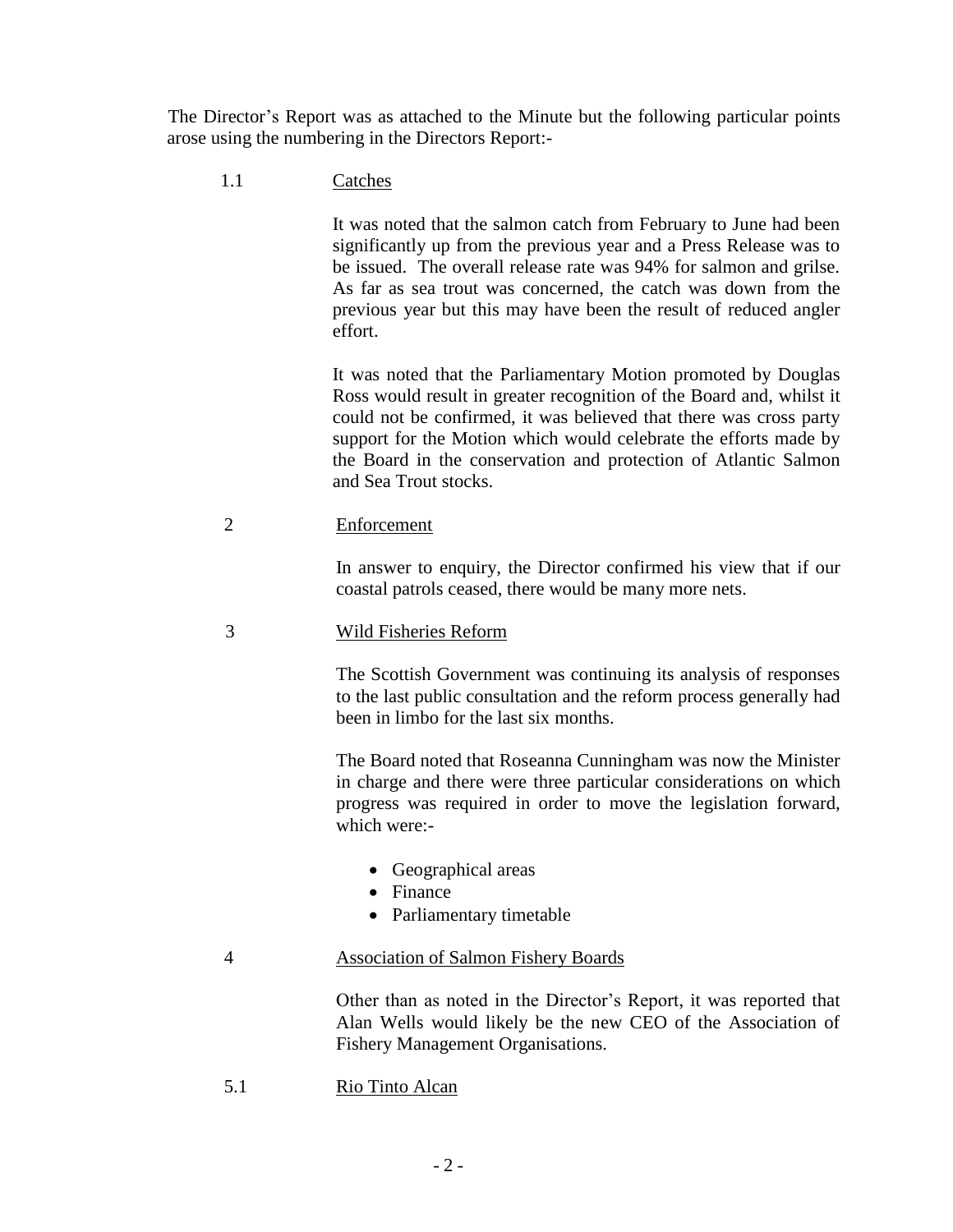The Board had noted significant anomalies in the Rio Tinto Alcan Annual Report to SEPA, which had further concentrated the Board's efforts to ensure that both the fish pass and the broader water regime be closely scrutinised.

#### 6 Predator Management

- 6.1 Sawbill Licence the Director confirmed that he had again coordinated a Moray Firth-wide application.
- 6.2 Sea Management the Board were made aware of the significant frustrations felt by the Director in connection with the seal management licence.

Alan Williams enquired whether a licence had been granted for any common seals anywhere on the east coast of Scotland and in response, Jen Heatley of SNH advised she was not aware personally, but would find out.

#### 7 Ranunculus

It was reported that Hugh Dignon, from the Scottish Government's wildlife management department, would be the official leading on Ranunculus meetings. The Board mandated the Director to refer the issue to Europe if he judged that progress was not forthcoming, rather than having to wait to report further when the Board met in November.

### 9 Catchment Initiative

The Director reported that at a forthcoming Steering Group meeting to be held in Edinburgh, he would press for completion of the Aviemore and Delagyle backwater projects and for these to be funded from an underspend in the Pearls in Peril Project.

He then invited questions:-

- Q: Angus Gordon Lennox asked whether the Spey Catchment Initiative also addressed invasive species issues such as Ranunculus and other issues that concerned the Board and he encouraged it to do so.
- A: The Director agreed to look in to this.
- Q: Alan Williams enquired in connection with the Aviemore and Delagyle projects, whether it was possible for flood alleviation funding to be available.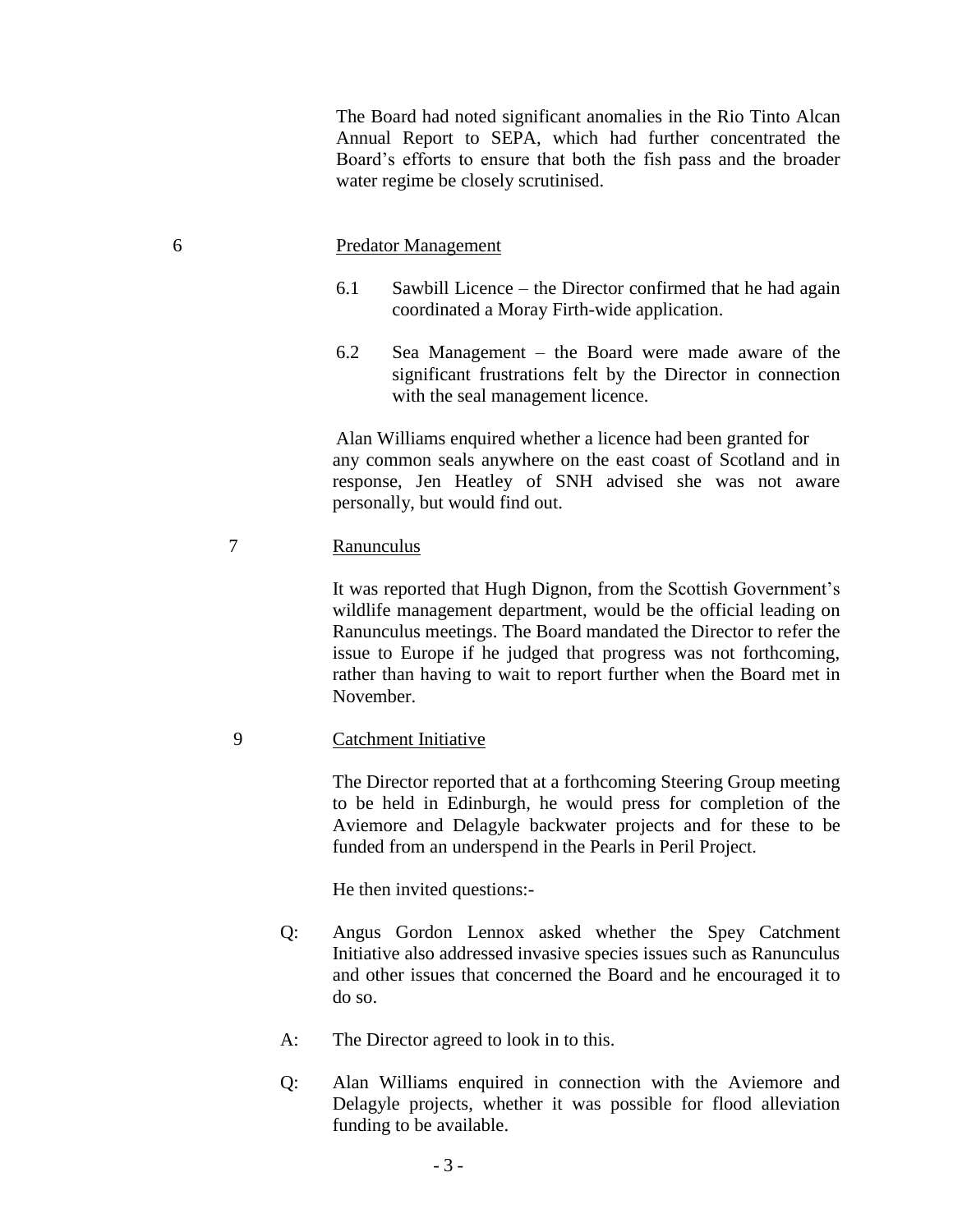A: In response, Jen Heatley advised that there was some SRDP funding that may be available which could be explored.

Board Members reiterated their view that the Spey Catchment Initiative should broaden its scope to include issues, such as invasive species control, which were of concern to the Board.

- Q: Angus Gordon Lennox enquired as to the level of use of the patrol boat for other rivers.
- A: It was reported that patrols were conducted for other rivers and we charged for the provision of these services.

Discussion followed on whether the Board should increase the charge to other Boards and this would be looked at in more detail.

- Q: Angus Gordon Lennox enquired whether the Spey Catchment Initiative would have enforcement powers in the future in connection with Ranunculus and other matters.
- A: It was felt likely that such powers would remain centralised. It was also noted that in terms of the Ministerial Briefs, Fergus Ewing would have responsibility for sea fisheries and aquaculture and Roseanna Cunningham for recreational fisheries.

#### 10. Fishery Management Areas

The Director then sought Board Members' clear direction on Fishery Management Areas and in particular he wished to gauge opinion with regard to the Spey remaining on its own at all costs, or whether there was scope for amalgamation.

Discussion and debate followed and Toby Metcalfe summarised the Board Members' positon that we must remain as a single entity until we were shown there was persuasive argument to the contrary.

The Chairman concurred with this and said that until Government demonstrated how it proposed to organise its Central Unit and the Fishery Management Organisations, there was no point in having further discussion on amalgamation. The Board should remain a single entity until sensible proposals had been devised and published and the replacement structures had been made clear.

Peter Graham noted that 650 responses had been given to the latest Wild Fisheries Reform Consultation and 200 had come from the Spey, which reinforced the view that the Spey was in a primary position to influence deliberations.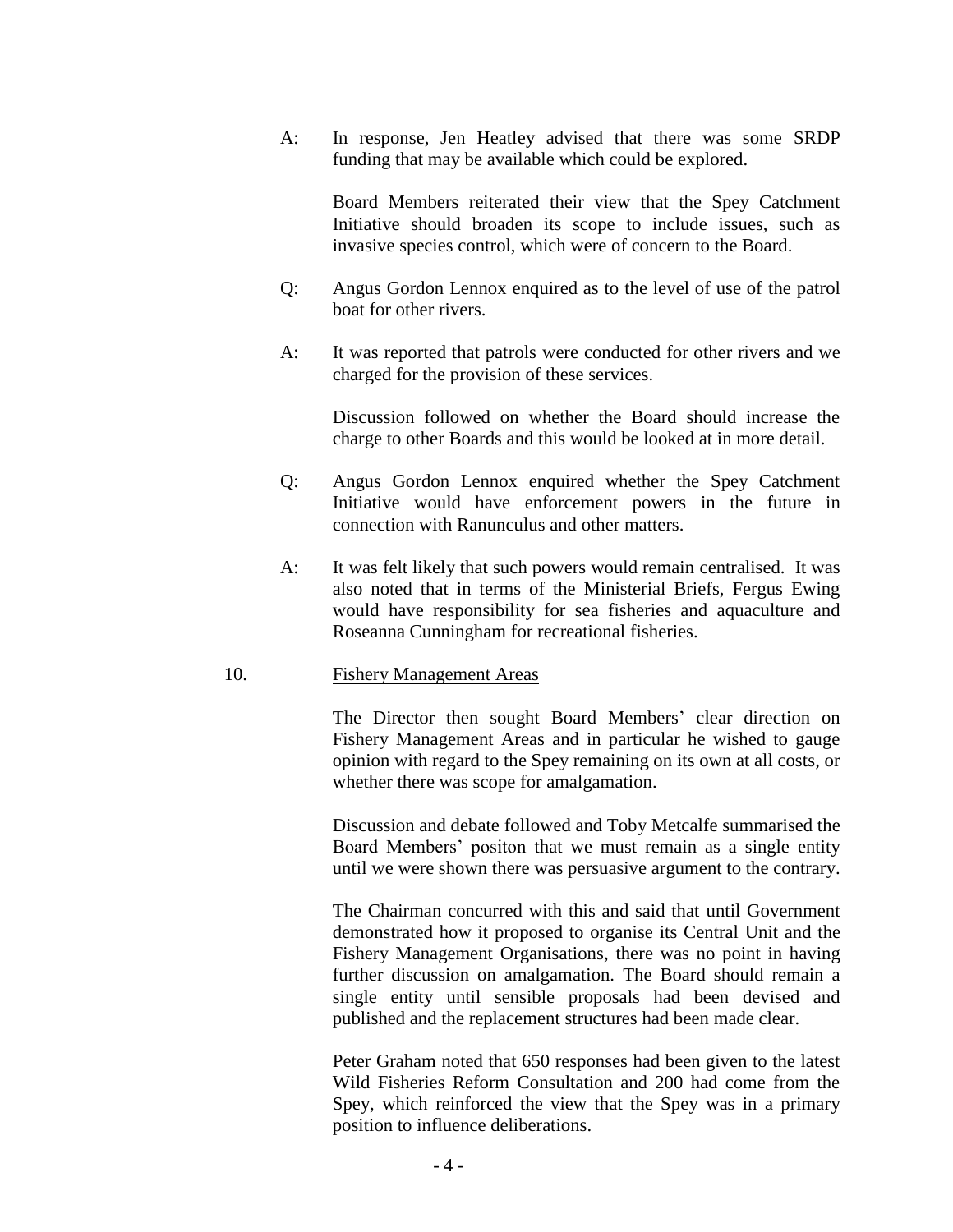## **5. Spey Foundation Report**

The Foundation meeting held the day before had concentrated on a number of particular areas and were summarised to the Board as follows:-

5.1 Electro Fishing Results

Adverse weather had prevented the team from accomplishing as much as they would have liked, but what Electro Fishing had taken place had shown a significant decrease in fry numbers. Parr numbers however were good. In particular, there was an issue with low juvenile fish numbers on the Avon and it was noted that this would need to be carefully presented.

5.2 Spey Dam

The Foundation discussed at length the science behind the Spey Dam issue, rather than the politics and was concerned about the proposal to install an acoustic counter at the top end of the fish pass, which would delay progress even further.

Alastair Stephen had recommended going ahead with the genetic survey above the dam because it would produce a very good reference tool for the future and the Foundation had agreed to proceed with this.

It was noted that this did not mean the Foundation were abandoning their other work regarding Spey Dam.

### 5.3 Conservation Limits

The Foundation felt that it was not their role to be carrying out work on behalf of the government, but there was still a need to introduce and develop fishery Conservation Limits.

It was accepted that the Foundation would require to press ahead with its research and that there would be a need to inform the government of the outcome of that research.

Brian Shaw had undertaken a huge amount of work on "wetted areas" which would be invaluable with regard to informing the work on Conservation Limits.

5.4 RSPB Insh Marshes

It was reported that the Foundation had met with, and were positively engaging with, the RSPB.

5.5 Conservation Policy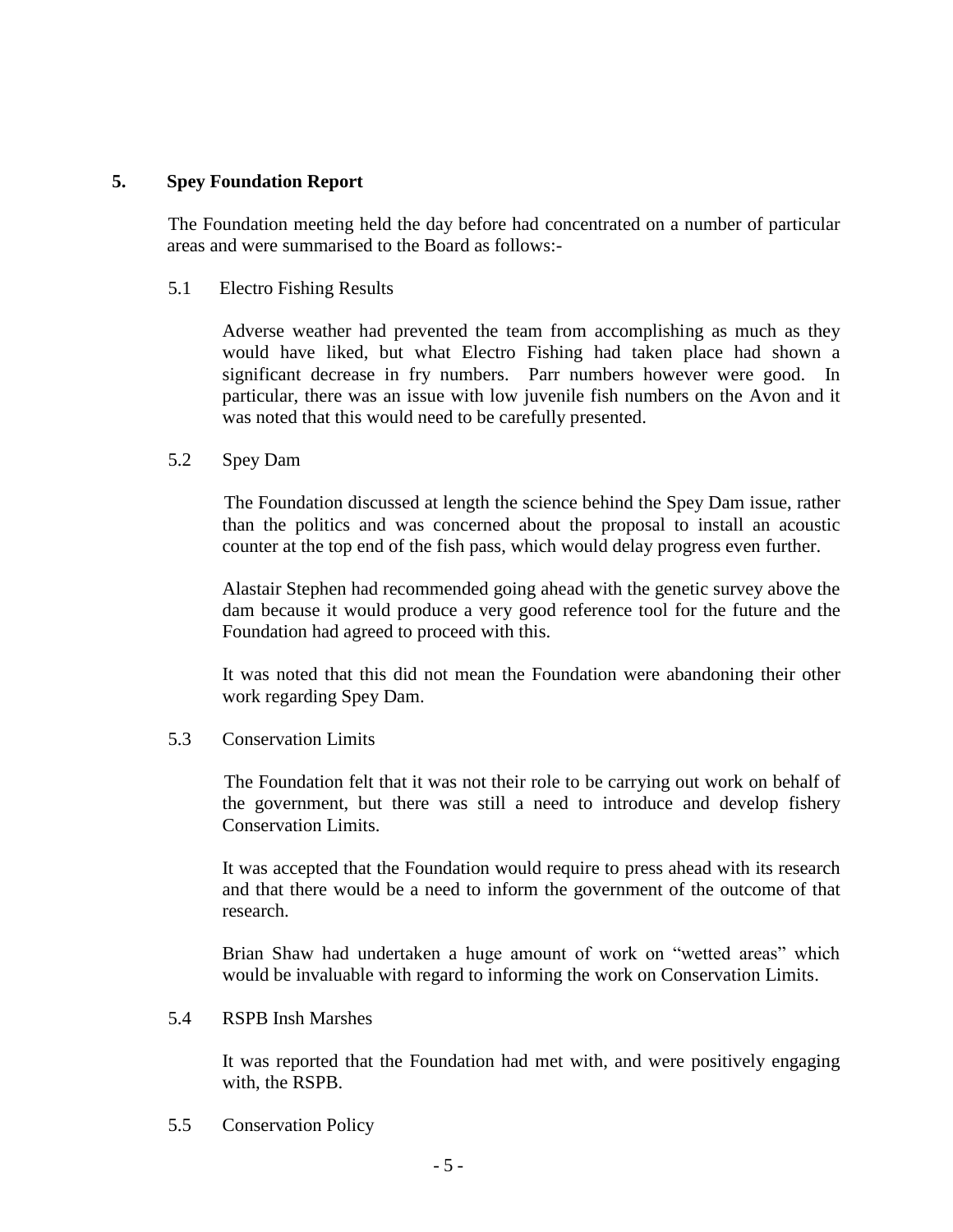This had been discussed at length and the recommendation from the Foundation was that this was working well and should remain the same for the ensuing season.

One particular remaining issue was returning dead fish to the river up to the end of March. It was recognised, though, that this was a Scottish Government requirement and, despite anglers' feelings, they would have to comply.

#### 5.6 Stocking Sub-Committee

It was noted that a consensus had been reached that 230,000 young fish in the hatchery would be "fin clipped" and the recommendation to the Board was that following numbers be planted out in the undernoted locations.

The progeny from the lower mainstem would have 15,000 planted in to the Burn of Rothes and the remaining 20,000 to the lower mainstem river.

80,000 from the Fiddich would go in to the lower mainstem between Craigellachie and Arndilly and 5,000 would go in to the Dullan.

From the Avon broodstock, 35,000 would go to the Tommore Burn and 25,000 to the River Avon.

And finally, 25,000 would go to the Batten Burn.

It was noted that there may be an issue the following year if there was a large catch and yet the Board still sought a licence to catch broodstock fish for the hatchery. There was an intention to harvest 320,000 eggs this year, with the intention to release approximately 280,000 fed fry in September next year.

Peter Graham, as Chairman of the Foundation, then sought Board approval for maintaining the Conservation and Stocking policies as proposed and this was agreed.

He then invited questions.

Angus Gordon Lennox asked that the reporting of "fin clipped" fish be more widely advertised and this this was agreed.

He also noted concern about publicity on parr numbers and that any message should have a positive aspect and incorporate the historical context.

Brain Shaw in response noted that every east coast river in Scotland had experienced this decline in fry numbers and this would certainly be emphasised in any publicity.